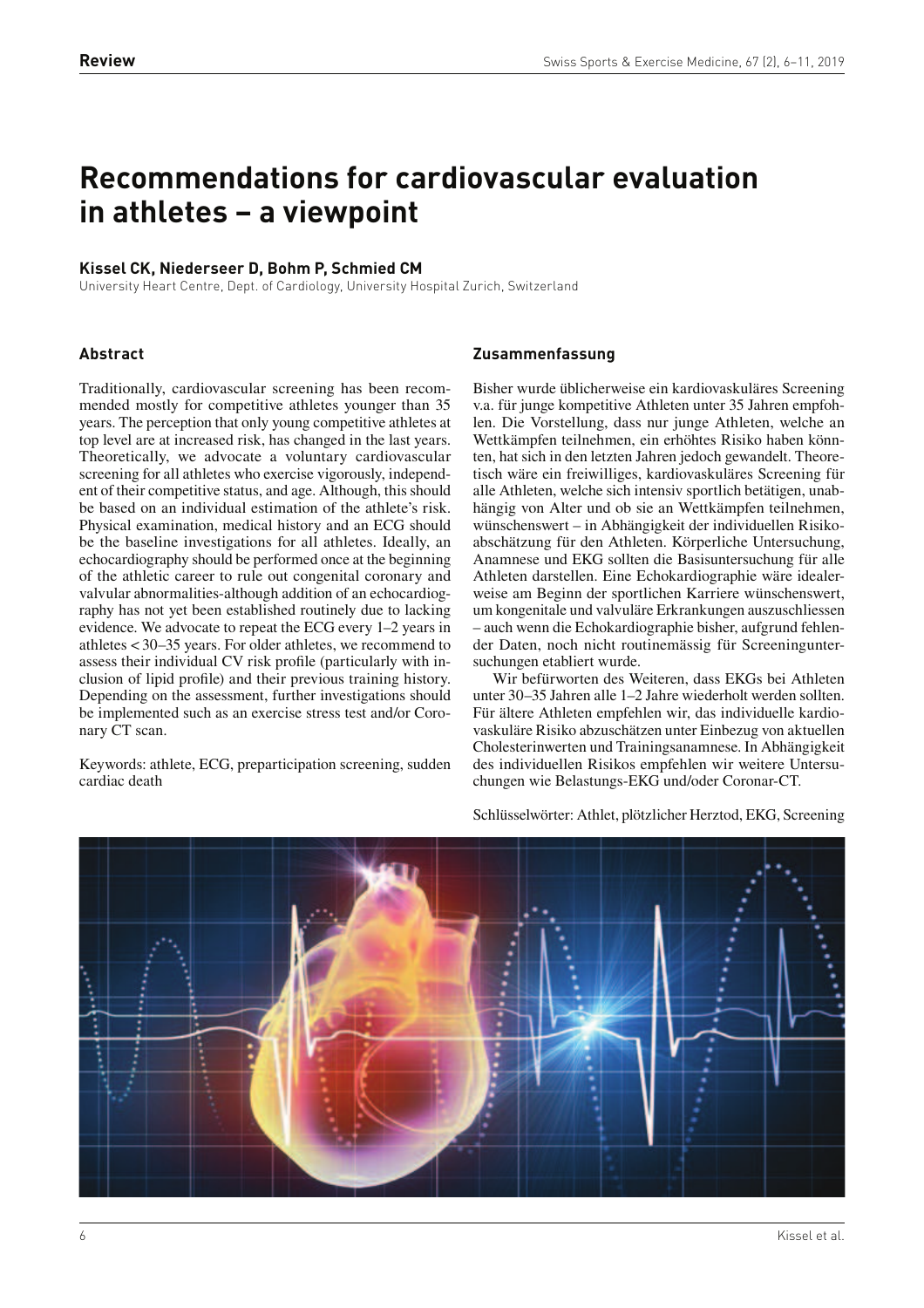## **Introduction**

Sport and exercise activities are recommended by expert panels to promote and maintain cardiovascular (CV) health and to prevent disease [1]. However, if an underlying cardiac condition exists, sport can potentially trigger a life-threatening ventricular arrhythmia and cause sudden cardiac death (SCD). Not the sporting activity per se increases the risk of SCD but the combination of underlying CV disease with sport. Therefore, most international professional societies recommend a cardiovascular evaluation of athletes-although protocols vary between the different countries [2–4].

The incidence of SCD is difficult to determine because most registries are retrospective. Also, determination of the exact number of deaths and the number of athletes who actually participated (as denominator) can be challenging [2]. Overall, the incidence of SCD appears to be low and in the range of 0,7 to 2,3 out of 100 000 athletes [5–8]. A retrospective study also confirmed a low incidence of sports-related SCD in Switzerland [9]. However, data from Italy clearly showed a reduction of the incidence of SCD by pre-participation screening [10].

The goal of this "viewpoint" article is to review the current data and to provide aspects and perspectives for a possible "Swiss approach" of a screening concept.

## **Who to screen?**

Previous recommendations have focused on so-called competitive athletes. However, the definition of the term "competitive" is debatable and it is increasingly recognized that recreational athletes also push to their limits to improve their performance and that they also often "engage in regular, systematic and often intense training with high CV demands", which was originally the definition for competitive athletes [11]. Furthermore, a recent study from Denmark has shown that the risk of SCD is similar in competitive and non-competitive athletes [12]. Other studies have shown that not only the competitive status, but also factors such as baseline fitness, ethnicity, male sex, the nature and intensity of athletic activity may play a role in increasing the risk for sports-related SCD [3,11,12]. Therefore, we advocate that theoretically all athletes who engage in regular, vigorous exercise, independent of the competitive status, should undergo CV evaluation. Nevertheless, evidence for non-selective "mass screening" is limited and how to estimate the athlete's risk is still a matter of debate. We think that screening should be voluntary. However, this mandates adequate education and information of the community and availability of screening programs and dedicated and skilled physicians in this field.

The extent of the baseline CV evaluation should depend on the age of the athletes since the etiology of SCD changes with increasing age.

In very young athletes (< 12 years), CV evaluation should be guided by medical and family history, as well as by physical examination and training intensity. Incorporating an ECG into the routine pediatric evaluation was shown to be feasible [13], and might be worth consideration. However, most children only start to participate in more strenuous exercise above the age of 12 years. In young athletes (age < 30 to 35 years), SCD is mostly associated with an inherited CV conditions, such as inherited primary arrhythmia syndromes (e.g. Brugada, long QT syndrome, catecholaminergic polymorphic ventricular tachycardia) [14], or inherited cardiomyopathies (e.g. hypertrophic cardiomyopathy (HCM), arrhythmogenic right ventricular cardiomyopathy (ARVC), dilated cardiomyopathy (DCM)). Coronary artery anomalies pose another congenital cause of SCD, as well as ventricular pre-excitation. With increasing age  $(> 25$  to 35 years), acquired CV conditions become more predominant causes of sports-related SCD in the general population. Foremost, coronary artery disease (CAD) is the most common etiology, but myocarditis has also been shown to play a role [9,12,15,16]. In view of the different etiologies, different screening protocol should be applied in our opinion.

## **How to?**

#### *All athletes-ECG*

The basis of every CV evaluation should be a standardized medical questionnaire, which covers typical symptoms suggestive of a CV condition (i.e. chest pain, dyspnea, palpitations, dizziness, syncope) but also family history in regard to CV disease and especially SCD. Furthermore, a focused physical examination should be conducted (inspection for Marfanoid features [17], blood pressure on both arms, cardiac auscultation for murmurs). The sensitivity to detect a CV abnormality is in between 20–45,5% with this approach [18,19].

Sensitivity of detection a relevant CV condition improves substantially to > 90% by incorporating an ECG into the evaluation protocol [19]. A majority of inherited arrhythmia syndromes, which carry an increased risk for SCD, can be detected by resting ECG [2,20,21]. In addition, pre-excitation syndromes can be detected in a resting ECG in the majority of cases. Most cardiomyopathies also present with an abnormal resting ECG, e.g. an abnormal ECG pattern can be detected in up to 90% of HCM  $[22,23]$  and  $>80\%$  of ARVC patients [24]. Unspecific changes can also be found in patients with DCM, myocarditis and LVNC [2,25]. Together these conditions account for two thirds of SCD in young athletes [14]. Sensitivity of the ECG is not perfect but adding an ECG increases the likelihood of detection signicantly, and has been shown to decrease SCD among young athletes after nation-wide implementation in Italy [10,19]. One major concern is, or was, specificity. A false positive rate of  $5-10\%$  has been reported [26,27]. However, with the newest "International Criteria" for ECG interpretation, sensitivity and specificity has been further increased [28]. This improvement further reduced the false-positive rate, and the cost of follow-up investigations [29]. Thus, from an evidence based point of view, it is no more debatable whether an ECG should be included in the screening of young athletes [29].

In regard to screening frequency, we recommend to repeat ECGs every 1–2 years in these young athletes because some cardiomyopathies only become apparent with increasing age and training loads [2,24,30,31], and some primary arrhythmia syndromes vary in their appearance on the resting ECG [2].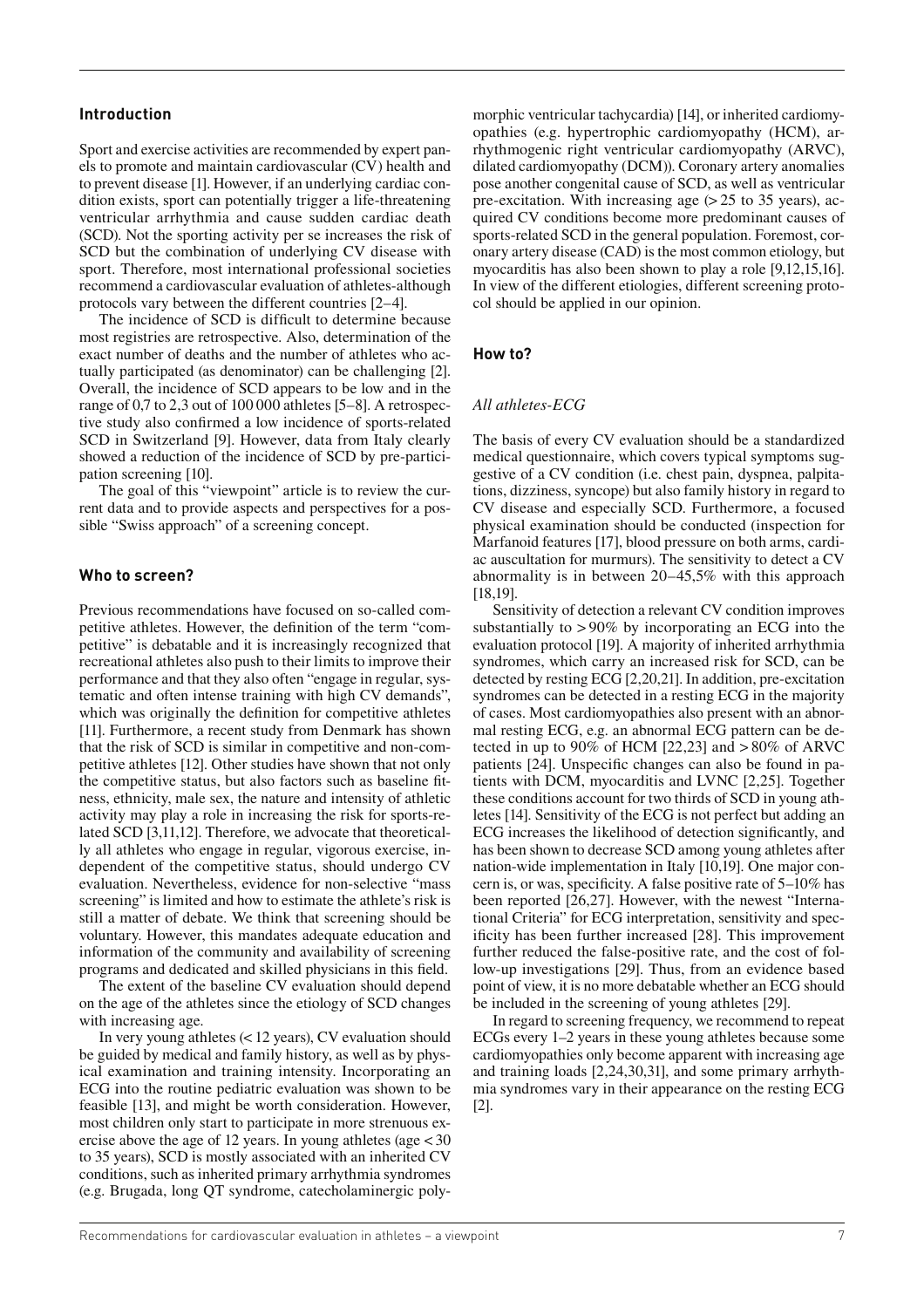# **The role of the echocardiography**

Another drawback of the ECG is that it fails to detect coronary artery anomalies, as well as aortopathies. The detection of relevant valvulopathies in clinical examination is challenging (e.g. bicuspid aortic valve, mitral valve prolapse), although these diseases are relevant particularly in an athletic population. Congenital coronary anomalies have an incidence of 0,5% to 2%, and are the second most common cause of SCD in young athletes in some series [32,33]. Echocardiography can detect the origin of the coronary arteries in the majority of cases (left main stem 97%, 80% RCA) [34]. Furthermore, congenital abnomalities such as bicuspid aortic valve, aortopathies and mitral valve prolapse can be detected, which can pose an increased risk depending on the sporting discipline. Due to its advantages, some major sporting bodies have implemented echocardiography in their mandated CV evaluation protocols. The Fédération Internationale de Football Association (FIFA) and the Union of European Football association (UEFA), as well as the Union Cycliste Internationale (UCI) mandate an echocardiography in the screening of their athletes [2]. Concerns against performing an echocardiography are mostly additional cost, and an increased rate of false-positive findings due to training-induced changes.

We advocate an one-time ecocardiographic evaluation at the beginning of the athletic career to rule out a congenital coronary or valvular abnomality. Moving forward in their career to "master athlete status", we suggest another echocardiography, mainly to detect dilation of the aorta and to assess cardiovascular changes that develop through life-long atletic activity. As such, atrial fibrillation due to atrial dilation and right heart fatigue, a condition of the right ventricle, are relevant diseases in that particular group of athletes. Preferably, echocardiography should be performed on site of the CV evaluation to reduce associated cost and time delays until the athlete can be cleared [35].

## **Older athletes (> 25 to 35 years) and their risk for**  coronary plaque rupture

With increasing age, coronary artery disease (CAD) becomes by far the most common cardiac cause of sports-related sudden death in athletes [9,15,16]. Prevalence of artherosclerosis increases with age and presence of conventional CV risk factors. Assessment of CV risk factors therefore appears self-evident. In this regard, the SCORE system of the European Society of Cardiology (ESC) helps to estimate the 10-yearrisk of fatal CV disease (https://www.escardio.org/Educa tion/Practice-Tools/CVD-prevention-toolbox/SCORE-Risk-Charts) [36]. These recommendations have massively improved in their last version, as they allow to further specify risk calculation (e.g. by estimating "lifetime risk" and by integrating further risk factors as ethnic background) [37]. An individualized risk estimation is particularly crucial in an athletic population where cardiovascular risk is often underestimated.

For senior individuals, the ESC guidelines recommend further CV evaluation depending on age, CV risk profile by SCORE, prior physical activity and planned training intensity [38]. Whereas the AHA guidelines recommend CV evaluation of all men > 40 years and all women > 50 years with one additional risk factor who take part in competitive sports [38]. Both societies recommend an exercise test (ET) as primary additional test on top of ECG, physical examination and medical history. Appart from CAD diagnosis, exercise ECG testing bears the advantage to assess blood pressure response, physical performance and arrhythmias during exercise. However, the sensitvity of exercise ECG tests to detect ischemia is limited  $(68\%)$ , and the specificity is only  $80\%$ [40]. Furthermore, ET will not detect non-obstructive CAD which is not flow-limiting. Psychological and physical stress potentially carries an increased risk for plaque rupture, likely mediated by increased sympathetic and hormonal activation [2,38,41]. To determine the individual risk, we recommend that a lipid profile should be determined in all patients above 25 years. Cholesterol levels are also a part of the SCORE risk calculator. However, one of the disadvantages of the SCORE risk calculator is that it does not take into account a positive family history, which has a crucial impact on the life-time risk. The SCORE risk calculator only estimates the predicted 10-years risk of a CV event, which is a good tool to identify people who benefit from preventive drug therapy. However, some people may be at low risk  $(< 5\%)$  to develop a CV event in the next 10 years but carry an increased life-time risk [37,43]. This is especially true for women and athletes, who have a positive family history or dyslipidemia. In these populations, estimation of life-time risk can help to communicate the high-risk situation and may advocate a computed tomography coronary angiography (CTCA) for further risk stratification in mature athletes. CTCA has the best ability to risk-stratify and re-classify risk categories, whereas other tools such as carotid ultrasound do not [43].

Furthermore, it has recently been shown that male athletes who have been exercising on high levels for an extended period of time (> 10 years,  $\ge$  4hrs/ wk), have a higher prevalence of atherosclerotic plaques than sedentary individuals [44]. This non-obstructive CAD is not accurately detected by exercise ECG, and CTCA reveals a relevant burden in one quarter of veteran athletes aged > 40 years [45]. Therefore, one might consider a CTCA in veteran athletes, particularly if their CV risk profile is high. Nevertheless, it is important to discuss possible consequences of an increased plaque burden with the athlete before undergoing CTCA imaging. Detection of coronary sclerosis might prompt a recommendation for secondary-preventive statin therapy and life-style changes, and might have a relevant psychological impact on the athlete [46].

The ESC consensus statement also recommends to take into consideration the previous exercise history, as well as the planned intensity of training [38]. We advocate that mature athletes who have been sedentary for a while should undergo CV evaluation, since a lower fitness level correlates with an increased risk for CV events [38,47]. However, in our opinion the decision whether to undergo CV evaluation in sedentary subjects should not only be based on the planned intensity of training. The perception of training intensity can be very subjective, and even low intensity activities can include short bursts of higher intensity, or can be negatively influenced by unfavorable environmental conditions (e.g. heat). Older athletes should therefore undergo a basic CV evaluation (ECG, PE, history, lipid profile), and additional tests such as ET or CTCA based on the individual risk. Athletes who have been exercising regularly but who plan to substantially increase their exercise intensity also should undergo a basic CV evaluation with further testing (ET or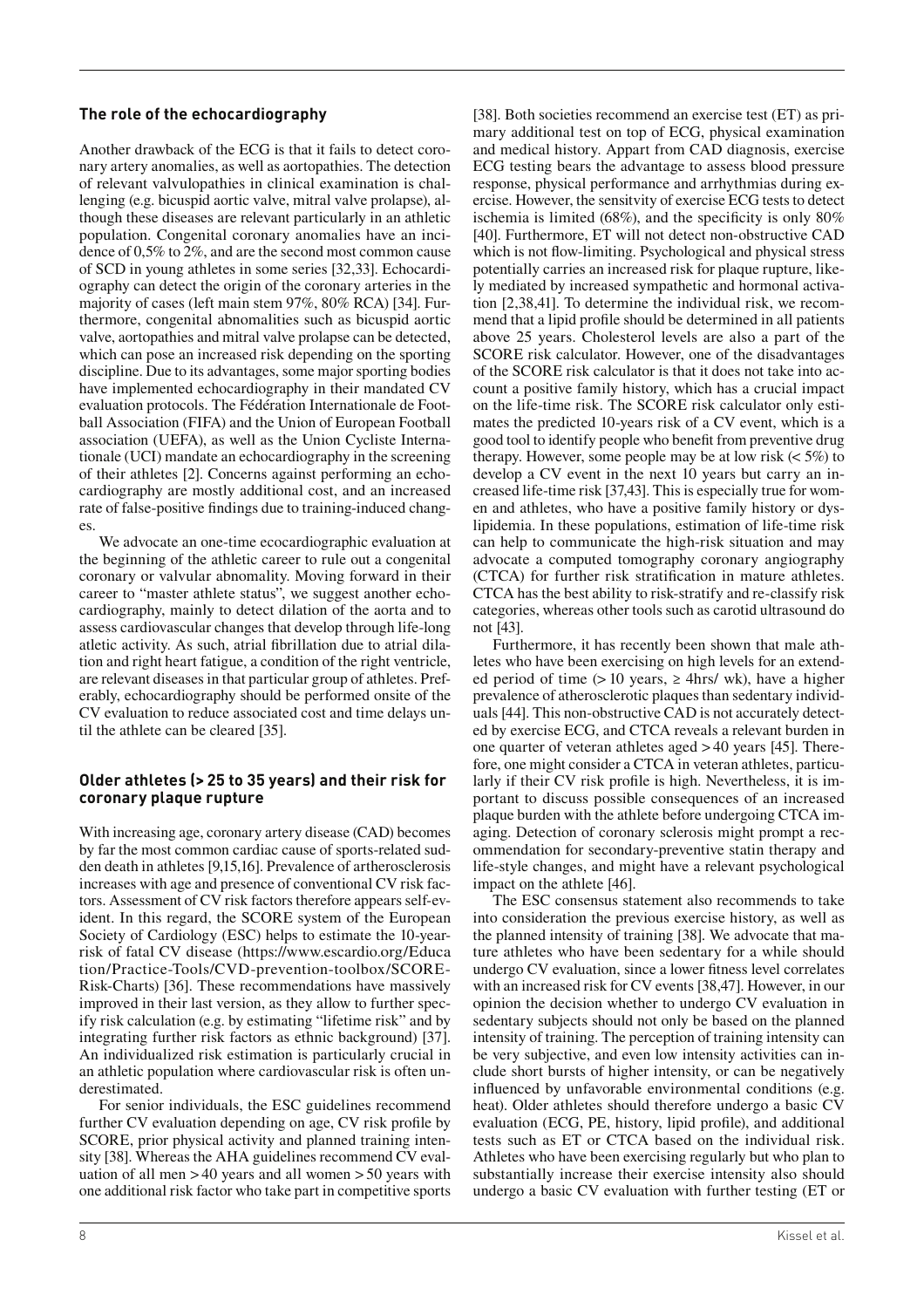CTCA) after risk stratification and discussion with the athlete [38].

In summary, we recommend a basic CV evaluation in all sedentary individuals  $(> 25$  years) who plan to start exercising, or in all active athletes who will substantially increase their training intensity and ambitions. CV evaluation should include an ECG, physical exam (with blood pressure measurement), medical history, and a lipid profile. Depending on symptoms and the individual risk (lifetime and 10-year, with inclusion of family history), the patient should be counseled to undergo further testing with exercise ECG and/or CTCA for CV risk stratification. In athletes over 30 to 35 years who exercise regulary, we recommend to repeat a basic CV evaluation every 3 to 5 years.

Figure 1 gives an overview of an possible screening strategy throughout an athlete's career. Although some parts are not "evidence based", it should serve as a basis for further discussion. And it should once more underline that screening of athletes should always be individualized.

# **Conclusion**

In the past, CV screening has been recommended mostly for competitive athletes younger than 35 years. The perception that only young competitive athletes on a top level are at increased risk, has changed in the last years. We advocate a CV screening for all athletes who exercise vigorously, independent of their competitive status, and age. Physical examina-

tion, medical history and an ECG should be the baseline investigations for all athletes. Ideally, an echocardiography should be performed once at the beginning of the athletic career to rule out congenital coronary and valvular abnormalities. Although the addition of an echocardiography has not been routinely established yet due to lacking evidence. We advocate to repeat the ECG every 1–2 years in athletes < 30 to 35 years. For older athletes, we recommend to assess their individual and specific CV risk profile (particularly with an additional cholesterol assessment) and their previous training history. Depending on the assessment, further investigations should be implemented such as an exercise stress test and/or CTCA.

Implementing these recommendations needs widespread expertise in interpretation of the athlete's ECG by standardized criteria [28]. This requires specialist training because even amongst cardiologist the inter-observer agreement is suboptimal, which often leads to (unnecessary) further investigations [48]. However, even with an eloborate screening protocol, the risk of SCD cannot be completely eliminated and some patients at risk will not be identified, e.g. athletes with a scar/fibrosis after myocarditis. Therefore, it is crucial that emergency response plans during training and competition are well thought-out and that cardiopulmonary resuscitation is practiced on a regular basis. Furthermore, the widespread availability of automatic external defibrillators is equally important as the most sophisticated pre-participation screening.



Figure 1: Suggestion of a possible screening strategy throughout an athlete's career.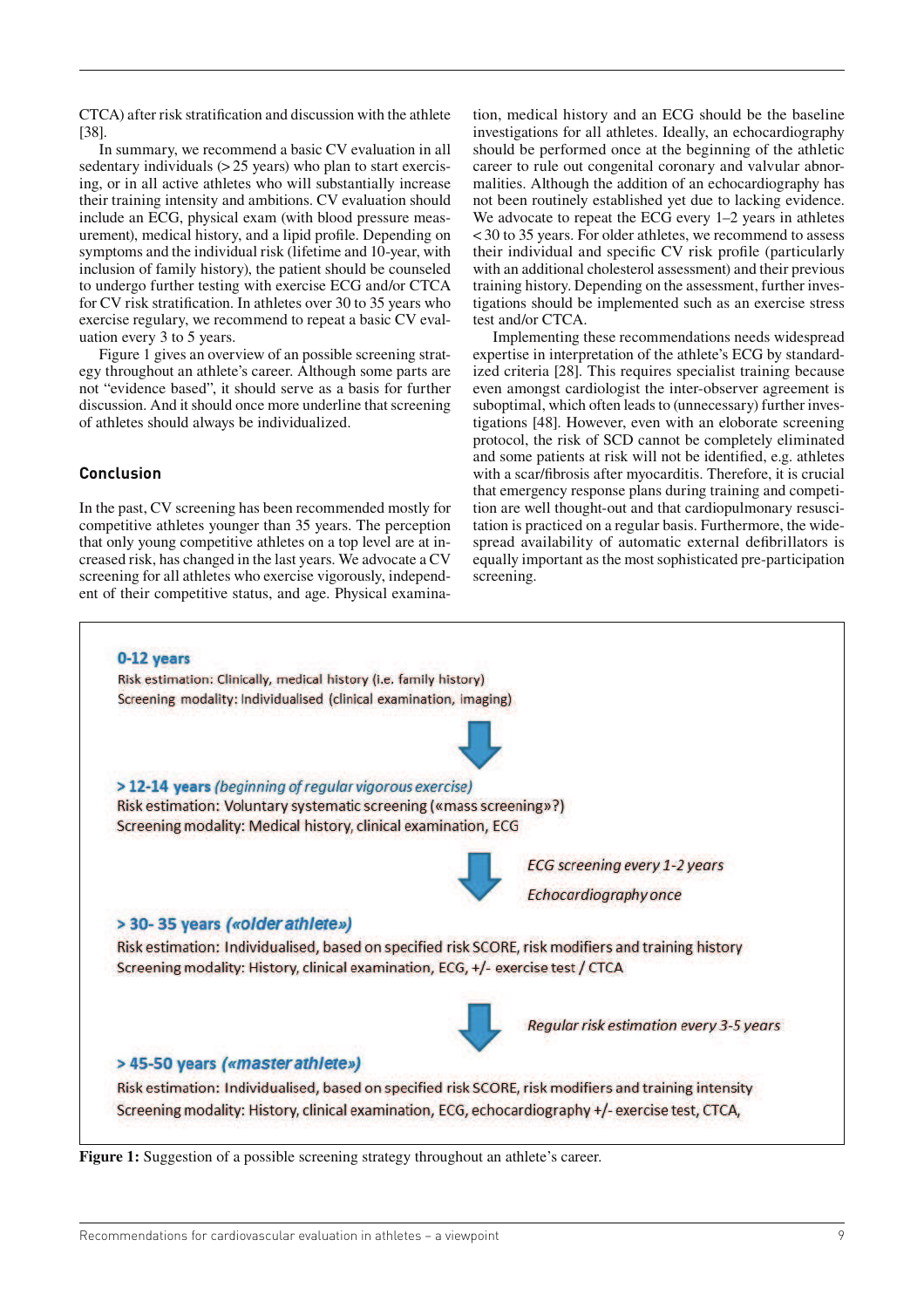# **Corresponding author**

Christine K. Kissel University Heart Centre Dept. of Cardiology University Hospital Zurich Rämistrasse 100, 8091 Zürich Phone: +41-44-2553327 Email: Christine.Kissel@usz.ch



## **References**

- 1. Perk J, De Backer G, Gohlke H, et al. European Guidelines on cardiovascular disease prevention in clinical practice (version 2012). The Fifth Joint Task Force of the European Society of Cardiology and Other Societies on Cardiovascular Disease Prevention in Clinical Practice (constituted by representatives of nine societies and by invited experts). Eur Heart J 2012;33:1635-1701.2012/05/05.DOI:10.1093/ eurheartj/ehs092.
- 2. Mont L, Pelliccia A, Sharma S, et al. Pre-participation cardiovascular evaluation for athletic participants to prevent sudden death: Position paper from the EHRA and the EACPR, branches of the ESC. Endorsed by APHRS, HRS, and SOLAECE. European Journal of Preventive Cardiology 2017;24:41-69. DOI:0.1177/2047487316676042.
- 3. Corrado D, van-Buuren F, Mellwig KP, et al. Cardiovascular pre-participation screening of young competitive athletes for prevention of sudden death: proposal for a common European protocol: Consensus Statement of the Study Group of Sport Cardiology of the Working Group of Cardiac Rehabilitation and Exercise Physiology and the Working Group of Myocardial and Pericardial Diseases of the European Society of Cardiology. European Heart Journal 2005;26:516-524. DOI:10.1093/eurheartj/ehi108.
- 4. Maron BJ, Levine BD, Washington RL, et al. Eligibility and Disqualification Recommendations for Competitive Athletes With Cardiovascular Abnormalities: Task Force 2: Preparticipation Screening for Cardiovascular Disease in Competitive Athletes: A Scientific Statement From the American Heart Association and American College of Cardiology. Circulation 2015;132:e267-272. 2015/11/04.DOI:10.1161/ CIR.0000000000000238.
- 5. Corrado D, Basso C, Rizzoli G, et al. Does sports activity enhance the risk of sudden death in adolescents and young adults? J Am Coll Cardiol 2003;42:1959-1963.2003/12/10.
- 6. Maron BJ, Doerer JJ, Haas TS, et al. Sudden Deaths in Young Competitive Athletes. Circulation 2009;119:1085-1092.DOI:doi:10.1161/ CIRCULATIONAHA.108.804617.
- 7. Landry CH, Allan KS, Connelly KA, et al. Sudden Cardiac Arrest during Participation in Competitive Sports. N Engl J Med 2017;377: 1943-1953.2017/11/16.DOI:10.1056/NEJMoa1615710.
- 8. Mohananey D, Masri A, Desai RM, et al. Global Incidence of Sports-Related Sudden Cardiac Death. J Am Coll Cardiol 2017;69: 2672-2673.2017/05/27.DOI:10.1016/j.jacc.2017.03.564.
- 9. Asatryan B, Vital C, Kellerhals C, et al. Sports-related sudden cardiac deaths in the young population of Switzerland. PloS one 2017;12: e0174434-e0174434.DOI:10.1371/journal.pone.0174434.
- 10. Corrado D, Basso C, Pavei A, et al. Trends in sudden cardiovascular death in young competitive athletes after implementation of a preparticipation screening program. JAMA 2006;96:1593-1601.2006/10/05. DOI:10.1001/jama.296.13.1593.
- 11. Maron BJ, Thompson PD, Ackerman MJ, et al. Recommendations and considerations related to preparticipation screening for cardiovascular abnormalities in competitive athletes: 2007 update: a scientific statement from the American Heart Association Council on Nutrition, Physical Activity, and Metabolism: endorsed by the American College of Cardiology Foundation. Circulation 2007;115:1643-1455. 2007/03/14.DOI:10.1161/CIRCULATIONAHA.107.181423.
- 12. Risgaard B, Winkel BG, Jabbari R, et al. Sports-related sudden cardiac death in a competitive and a noncompetitive athlete population aged 12 to 49 years: data from an unselected nationwide study in Denmark. Heart Rhythm 2014;11:1673-1681.2014/05/28.DOI:10.1016/j.hrthm. 2014.05.026.
- Vetter VL, Dugan N, Guo R, et al. A pilot study of the feasibility of heart screening for sudden cardiac arrest in healthy children. Am Heart J 2011;161:1000-1006e1003.2011/05/17.DOI:10.1016/j.ahj. 2011.01.022.
- 14. Finocchiaro G, Papadakis M, Robertus J-L, et al. Etiology of Sudden Death in Sports: Insights From a United Kingdom Regional Registry. Journal of the American College of Cardiology 2016;67:108-2115. DOI:https://doi.org/10.1016/j.jacc.2016.02.062.
- 15. Bohm P, Scharhag J and Meyer T. Data from a nationwide registry on sports-related sudden cardiac deaths in Germany. Eur J Prev Cardiol 2016; 23: 649-656. 2015/07/02. DOI: 10.1177/2047487315594087.
- 16. Marijon E, Tafflet M, Celermajer DS, et al. Sports-related sudden death in the general population. Circulation 2011;124:72-681. 2011/07/27.DOI:10.1161/CIRCULATIONAHA.110.008979.
- 17. Loeys BL, Dietz HC, Braverman AC, et al. The revised Ghent nosology for the Marfan syndrome. 2010;47:476-485.DOI:10.1136/jmg. 2009.072785%J Journal of Medical Genetics.
- 18. Baggish AL, Hutter AM, Jr., Wang F, et al. Cardiovascular screening in college athletes with and without electrocardiography: A cross-sectional study. Annals of internal medicine 2010;152:269-275. 2010/03/03.DOI:10.7326/0003-4819-152-5-201003020-00004.
- 19. Harmon KG, Zigman M and Drezner JA. The effectiveness of screening history, physical exam, and ECG to detect potentially lethal cardiac disorders in athletes: A systematic review/meta-analysis. Journal of Electrocardiology 2015;48:329-338.DOI:https://doi.org/10.1016/ j.jelectrocard.2015.02.001.
- 20. Dhutia H, Malhotra A, Parpia S, et al. The prevalence and significance of a short QT interval in 18 825 low-risk individuals including athletes. British Journal of Sports Medicine 2016;50:124-129.DOI:10.1136/ bjsports-2015-094827.
- 21. Priori SG, Blomstrom-Lundqvist C, Mazzanti A, et al. 2015 ESC Guidelines for the management of patients with ventricular arrhythmias and the prevention of sudden cardiac death: The Task Force for the Management of Patients with Ventricular Arrhythmias and the Prevention of Sudden Cardiac Death of the European Society of Cardiology (ESC). Endorsed by: Association for European Paediatric and Congenital Cardiology (AEPC). Eur Heart J 2015;36:2793-2867. 2015/09/01.DOI:10.1093/eurheartj/ehv316.
- 22. Ryan MP, Cleland JG, French JA, et al. The standard electrocardiogram as a screening test for hypertrophic cardiomyopathy. The American journal of cardiology 1995;76:689-694.1995/10/01.
- 23. Charron P, Dubourg O, Desnos M, et al. Diagnostic value of electrocardiography and echocardiography for familial hypertrophic cardiomyopathy in genotyped children. Eur Heart J 1998;19:1377-1382. 1998/10/29.
- 24. Marcus FI, McKenna WJ, Sherrill D, et al. Diagnosis of arrhythmogenic right ventricular cardiomyopathy/dysplasia: proposed modification of the Task Force Criteria. Eur Heart J 2010;31:806-814. 2010/02/23.DOI:10.1093/eurheartj/ehq025.
- 25. Caselli S, Attenhofer Jost CH, Jenni R, et al. Left Ventricular Noncompaction Diagnosis and Management Relevant to Pre-participation Screening of Athletes. Am J Cardiol 2015;116:801-808.2015/07/05. DOI:10.1016/j.amjcard.2015.05.055.
- 26. Maron BJ, Friedman RA, Kligfield P, et al. Assessment of the 12-lead ECG as a screening test for detection of cardiovascular disease in healthy general populations of young people (12-25 Years of Age): a scientific statement from the American Heart Association and the American College of Cardiology. Circulation 2014;130:1303-1334. 2014/09/17.DOI:10.1161/CIR.0000000000000025.
- 27. Sheikh N, Papadakis M, Ghani S, et al. Comparison of electrocardiographic criteria for the detection of cardiac abnormalities in elite black and white athletes. Circulation 2014;129:1637-1649.2014/03/13.DOI: 10.1161/circulationaha.113.006179.
- 28. Sharma S, Drezner JA, Baggish A, et al. International recommendations for electrocardiographic interpretation in athletes. European heart journal 2018;39:1466-1480.2017/03/23.DOI:10.1093/eurheartj/ ehw631.
- 29. Dhutia H, Malhotra A, Finocchiaro G, et al. Impact of the International Recommendations for Electrocardiographic Interpretation on Cardiovascular Screening in Young Athletes. J Am Coll Cardiol 2017;70: 805-807.2017/08/05.DOI:10.1016/j.jacc.2017.06.018.
- 30. James CA, Bhonsale A, Tichnell C, et al. Exercise increases age-related penetrance and arrhythmic risk in arrhythmogenic right ventricular dysplasia/cardiomyopathy-associated desmosomal mutation carriers. J Am Coll Cardiol 2013;62:1290-1297.2013/07/23.DOI: 10.1016/j.jacc.2013.06.033.
- 31. La Gerche A, Burns AT, Mooney DJ, et al. Exercise-induced right ventricular dysfunction and structural remodelling in endurance athletes. European heart journal 2012;33:998-1006.2011/12/14.DOI: 10.1093/eurheartj/ehr397.